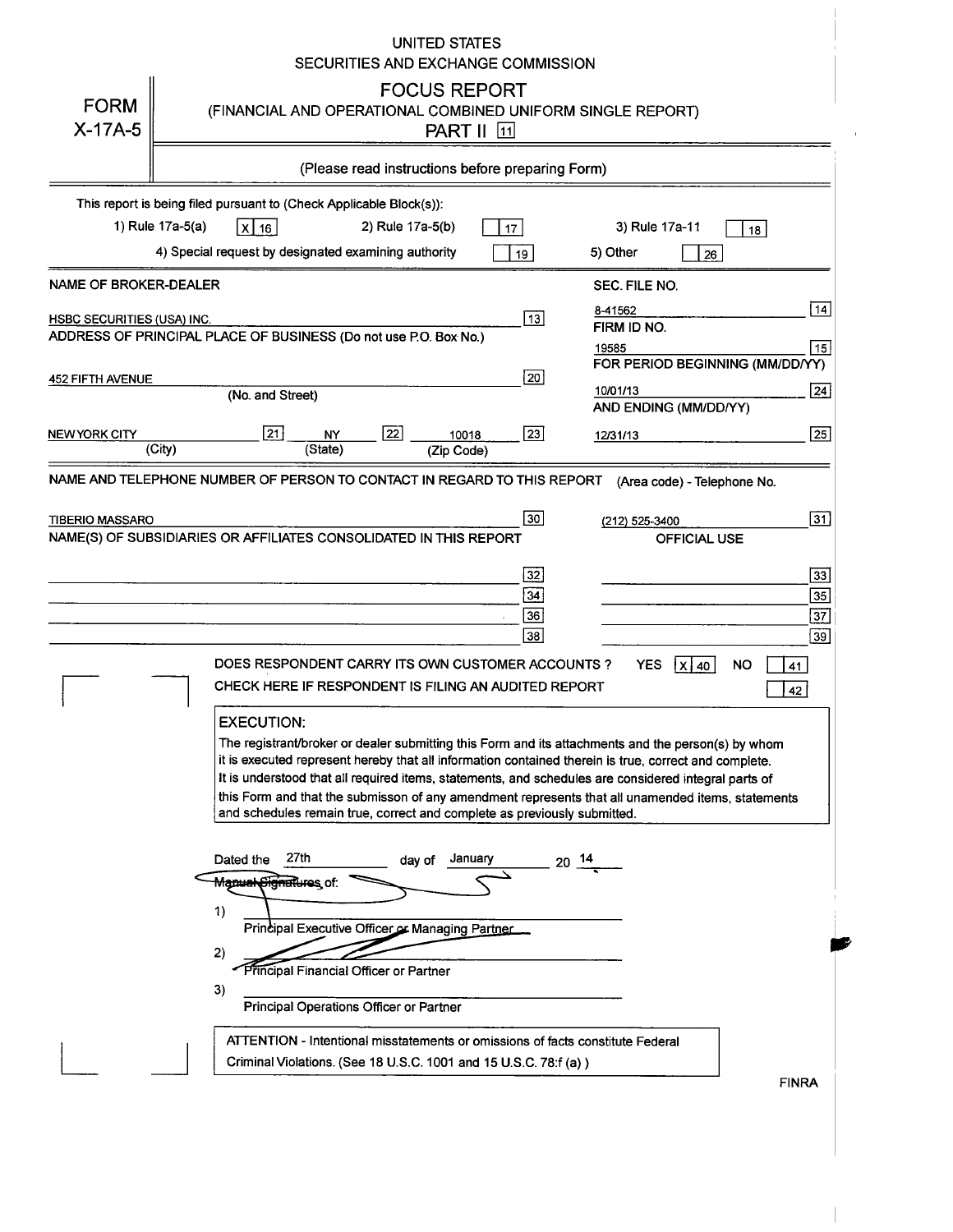### SUPPLEMENT TO FINANCIAL AND OPERATIONAL COMBINED UNIFORM SINGLE REPORT PART II

BROKER OR DEALER

HSBC SECURITIES (USA) INC.

12/31/13

as of

## STATEMENT OF SEGREGATION REQUIREMENTS AND FUNDS IN SEGREGATION FOR CUSTOMERS TRADING ON U.S. COMMODITY EXCHANGES

| 1. Net ledger balance<br>\$<br>A. Cash<br>153,151,053 7010<br>B. Securities (at market)<br>512,919,007<br>7020<br>338,981,337 7030<br>74,347,155 7032<br>A. Add market value of open option contracts purchased on a contract market<br>B. Deduct market value of open option contracts granted (sold) on a contract market<br>35,030,540) 7033<br>1,044,368,012 7040<br>5. Accounts liquidating to a deficit and accounts with debit balances<br>- gross amount<br>6,117,535<br>7045<br>2,168,030) 7047<br>Less: amount offset by customer owned securities<br>3,949,505 7050<br>\$<br>1,048,317,517 7060<br>FUNDS IN SEGREGATED ACCOUNTS<br>A. Cash<br>14,538,846 7070<br>0 7080<br>B. Securities representing investments of customers' funds (at market)<br>28,884,843 7090<br>C. Securities held for particular customers or option customers in lieu of cash (at market)<br>A. Cash<br>176,105,415 7100<br>\$<br>B. Securities representing investments of customers' funds (at market)<br>359,556,589<br>7110<br>C. Securities held for particular customers or option customers in lieu of cash (at market)<br>484,034,164<br>7120<br>7130<br>2,760,735<br>10. Exchange traded options<br>A. Value of open long option contracts<br>7132<br>74,341,739<br>B. Value of open short option contracts<br>35,030,524 7133<br>A. Net liquidating equity<br>7140<br>33,544,859<br>7160<br>B. Securities representing investments of customers' funds (at market)<br>7170<br>C. Securities held for particular customers or option customers in lieu of cash (at market)<br>7150<br>7180<br>13. Total amount in segregation (add lines 7 through 12)<br>1,138,736,666<br>S<br>90,419,149 7190<br>14. Excess (deficiency) funds in segregation (subtract line 6 from line 13) | SEGREGATION REQUIREMENTS (Section 4d(2) of the CEAct)                                 |  |
|------------------------------------------------------------------------------------------------------------------------------------------------------------------------------------------------------------------------------------------------------------------------------------------------------------------------------------------------------------------------------------------------------------------------------------------------------------------------------------------------------------------------------------------------------------------------------------------------------------------------------------------------------------------------------------------------------------------------------------------------------------------------------------------------------------------------------------------------------------------------------------------------------------------------------------------------------------------------------------------------------------------------------------------------------------------------------------------------------------------------------------------------------------------------------------------------------------------------------------------------------------------------------------------------------------------------------------------------------------------------------------------------------------------------------------------------------------------------------------------------------------------------------------------------------------------------------------------------------------------------------------------------------------------------------------------------------------------------------------------------------------------------------|---------------------------------------------------------------------------------------|--|
|                                                                                                                                                                                                                                                                                                                                                                                                                                                                                                                                                                                                                                                                                                                                                                                                                                                                                                                                                                                                                                                                                                                                                                                                                                                                                                                                                                                                                                                                                                                                                                                                                                                                                                                                                                              |                                                                                       |  |
|                                                                                                                                                                                                                                                                                                                                                                                                                                                                                                                                                                                                                                                                                                                                                                                                                                                                                                                                                                                                                                                                                                                                                                                                                                                                                                                                                                                                                                                                                                                                                                                                                                                                                                                                                                              |                                                                                       |  |
|                                                                                                                                                                                                                                                                                                                                                                                                                                                                                                                                                                                                                                                                                                                                                                                                                                                                                                                                                                                                                                                                                                                                                                                                                                                                                                                                                                                                                                                                                                                                                                                                                                                                                                                                                                              |                                                                                       |  |
|                                                                                                                                                                                                                                                                                                                                                                                                                                                                                                                                                                                                                                                                                                                                                                                                                                                                                                                                                                                                                                                                                                                                                                                                                                                                                                                                                                                                                                                                                                                                                                                                                                                                                                                                                                              | 2. Net unrealized profit (loss) in open futures contracts traded on a contract market |  |
|                                                                                                                                                                                                                                                                                                                                                                                                                                                                                                                                                                                                                                                                                                                                                                                                                                                                                                                                                                                                                                                                                                                                                                                                                                                                                                                                                                                                                                                                                                                                                                                                                                                                                                                                                                              | 3. Exchange traded options                                                            |  |
|                                                                                                                                                                                                                                                                                                                                                                                                                                                                                                                                                                                                                                                                                                                                                                                                                                                                                                                                                                                                                                                                                                                                                                                                                                                                                                                                                                                                                                                                                                                                                                                                                                                                                                                                                                              |                                                                                       |  |
|                                                                                                                                                                                                                                                                                                                                                                                                                                                                                                                                                                                                                                                                                                                                                                                                                                                                                                                                                                                                                                                                                                                                                                                                                                                                                                                                                                                                                                                                                                                                                                                                                                                                                                                                                                              |                                                                                       |  |
|                                                                                                                                                                                                                                                                                                                                                                                                                                                                                                                                                                                                                                                                                                                                                                                                                                                                                                                                                                                                                                                                                                                                                                                                                                                                                                                                                                                                                                                                                                                                                                                                                                                                                                                                                                              | 4. Net equity (deficit) (add lines 1, 2, and 3)                                       |  |
|                                                                                                                                                                                                                                                                                                                                                                                                                                                                                                                                                                                                                                                                                                                                                                                                                                                                                                                                                                                                                                                                                                                                                                                                                                                                                                                                                                                                                                                                                                                                                                                                                                                                                                                                                                              |                                                                                       |  |
|                                                                                                                                                                                                                                                                                                                                                                                                                                                                                                                                                                                                                                                                                                                                                                                                                                                                                                                                                                                                                                                                                                                                                                                                                                                                                                                                                                                                                                                                                                                                                                                                                                                                                                                                                                              |                                                                                       |  |
|                                                                                                                                                                                                                                                                                                                                                                                                                                                                                                                                                                                                                                                                                                                                                                                                                                                                                                                                                                                                                                                                                                                                                                                                                                                                                                                                                                                                                                                                                                                                                                                                                                                                                                                                                                              |                                                                                       |  |
|                                                                                                                                                                                                                                                                                                                                                                                                                                                                                                                                                                                                                                                                                                                                                                                                                                                                                                                                                                                                                                                                                                                                                                                                                                                                                                                                                                                                                                                                                                                                                                                                                                                                                                                                                                              |                                                                                       |  |
|                                                                                                                                                                                                                                                                                                                                                                                                                                                                                                                                                                                                                                                                                                                                                                                                                                                                                                                                                                                                                                                                                                                                                                                                                                                                                                                                                                                                                                                                                                                                                                                                                                                                                                                                                                              | 6. Amount required to be segregated (add lines 4 and 5)                               |  |
|                                                                                                                                                                                                                                                                                                                                                                                                                                                                                                                                                                                                                                                                                                                                                                                                                                                                                                                                                                                                                                                                                                                                                                                                                                                                                                                                                                                                                                                                                                                                                                                                                                                                                                                                                                              |                                                                                       |  |
|                                                                                                                                                                                                                                                                                                                                                                                                                                                                                                                                                                                                                                                                                                                                                                                                                                                                                                                                                                                                                                                                                                                                                                                                                                                                                                                                                                                                                                                                                                                                                                                                                                                                                                                                                                              |                                                                                       |  |
|                                                                                                                                                                                                                                                                                                                                                                                                                                                                                                                                                                                                                                                                                                                                                                                                                                                                                                                                                                                                                                                                                                                                                                                                                                                                                                                                                                                                                                                                                                                                                                                                                                                                                                                                                                              | 7. Deposited in segregated funds bank accounts                                        |  |
|                                                                                                                                                                                                                                                                                                                                                                                                                                                                                                                                                                                                                                                                                                                                                                                                                                                                                                                                                                                                                                                                                                                                                                                                                                                                                                                                                                                                                                                                                                                                                                                                                                                                                                                                                                              |                                                                                       |  |
|                                                                                                                                                                                                                                                                                                                                                                                                                                                                                                                                                                                                                                                                                                                                                                                                                                                                                                                                                                                                                                                                                                                                                                                                                                                                                                                                                                                                                                                                                                                                                                                                                                                                                                                                                                              |                                                                                       |  |
|                                                                                                                                                                                                                                                                                                                                                                                                                                                                                                                                                                                                                                                                                                                                                                                                                                                                                                                                                                                                                                                                                                                                                                                                                                                                                                                                                                                                                                                                                                                                                                                                                                                                                                                                                                              |                                                                                       |  |
|                                                                                                                                                                                                                                                                                                                                                                                                                                                                                                                                                                                                                                                                                                                                                                                                                                                                                                                                                                                                                                                                                                                                                                                                                                                                                                                                                                                                                                                                                                                                                                                                                                                                                                                                                                              | 8. Margins on deposit with derivatives clearing organizations of contract markets     |  |
|                                                                                                                                                                                                                                                                                                                                                                                                                                                                                                                                                                                                                                                                                                                                                                                                                                                                                                                                                                                                                                                                                                                                                                                                                                                                                                                                                                                                                                                                                                                                                                                                                                                                                                                                                                              |                                                                                       |  |
|                                                                                                                                                                                                                                                                                                                                                                                                                                                                                                                                                                                                                                                                                                                                                                                                                                                                                                                                                                                                                                                                                                                                                                                                                                                                                                                                                                                                                                                                                                                                                                                                                                                                                                                                                                              |                                                                                       |  |
|                                                                                                                                                                                                                                                                                                                                                                                                                                                                                                                                                                                                                                                                                                                                                                                                                                                                                                                                                                                                                                                                                                                                                                                                                                                                                                                                                                                                                                                                                                                                                                                                                                                                                                                                                                              |                                                                                       |  |
|                                                                                                                                                                                                                                                                                                                                                                                                                                                                                                                                                                                                                                                                                                                                                                                                                                                                                                                                                                                                                                                                                                                                                                                                                                                                                                                                                                                                                                                                                                                                                                                                                                                                                                                                                                              | 9. Net settlement from (to) derivatives clearing organizations of contract markets    |  |
|                                                                                                                                                                                                                                                                                                                                                                                                                                                                                                                                                                                                                                                                                                                                                                                                                                                                                                                                                                                                                                                                                                                                                                                                                                                                                                                                                                                                                                                                                                                                                                                                                                                                                                                                                                              |                                                                                       |  |
|                                                                                                                                                                                                                                                                                                                                                                                                                                                                                                                                                                                                                                                                                                                                                                                                                                                                                                                                                                                                                                                                                                                                                                                                                                                                                                                                                                                                                                                                                                                                                                                                                                                                                                                                                                              |                                                                                       |  |
|                                                                                                                                                                                                                                                                                                                                                                                                                                                                                                                                                                                                                                                                                                                                                                                                                                                                                                                                                                                                                                                                                                                                                                                                                                                                                                                                                                                                                                                                                                                                                                                                                                                                                                                                                                              |                                                                                       |  |
|                                                                                                                                                                                                                                                                                                                                                                                                                                                                                                                                                                                                                                                                                                                                                                                                                                                                                                                                                                                                                                                                                                                                                                                                                                                                                                                                                                                                                                                                                                                                                                                                                                                                                                                                                                              | 11. Net equities with other FCMs                                                      |  |
|                                                                                                                                                                                                                                                                                                                                                                                                                                                                                                                                                                                                                                                                                                                                                                                                                                                                                                                                                                                                                                                                                                                                                                                                                                                                                                                                                                                                                                                                                                                                                                                                                                                                                                                                                                              |                                                                                       |  |
|                                                                                                                                                                                                                                                                                                                                                                                                                                                                                                                                                                                                                                                                                                                                                                                                                                                                                                                                                                                                                                                                                                                                                                                                                                                                                                                                                                                                                                                                                                                                                                                                                                                                                                                                                                              |                                                                                       |  |
|                                                                                                                                                                                                                                                                                                                                                                                                                                                                                                                                                                                                                                                                                                                                                                                                                                                                                                                                                                                                                                                                                                                                                                                                                                                                                                                                                                                                                                                                                                                                                                                                                                                                                                                                                                              |                                                                                       |  |
|                                                                                                                                                                                                                                                                                                                                                                                                                                                                                                                                                                                                                                                                                                                                                                                                                                                                                                                                                                                                                                                                                                                                                                                                                                                                                                                                                                                                                                                                                                                                                                                                                                                                                                                                                                              | 12. Segregated funds on hand (describe:                                               |  |
|                                                                                                                                                                                                                                                                                                                                                                                                                                                                                                                                                                                                                                                                                                                                                                                                                                                                                                                                                                                                                                                                                                                                                                                                                                                                                                                                                                                                                                                                                                                                                                                                                                                                                                                                                                              |                                                                                       |  |
|                                                                                                                                                                                                                                                                                                                                                                                                                                                                                                                                                                                                                                                                                                                                                                                                                                                                                                                                                                                                                                                                                                                                                                                                                                                                                                                                                                                                                                                                                                                                                                                                                                                                                                                                                                              |                                                                                       |  |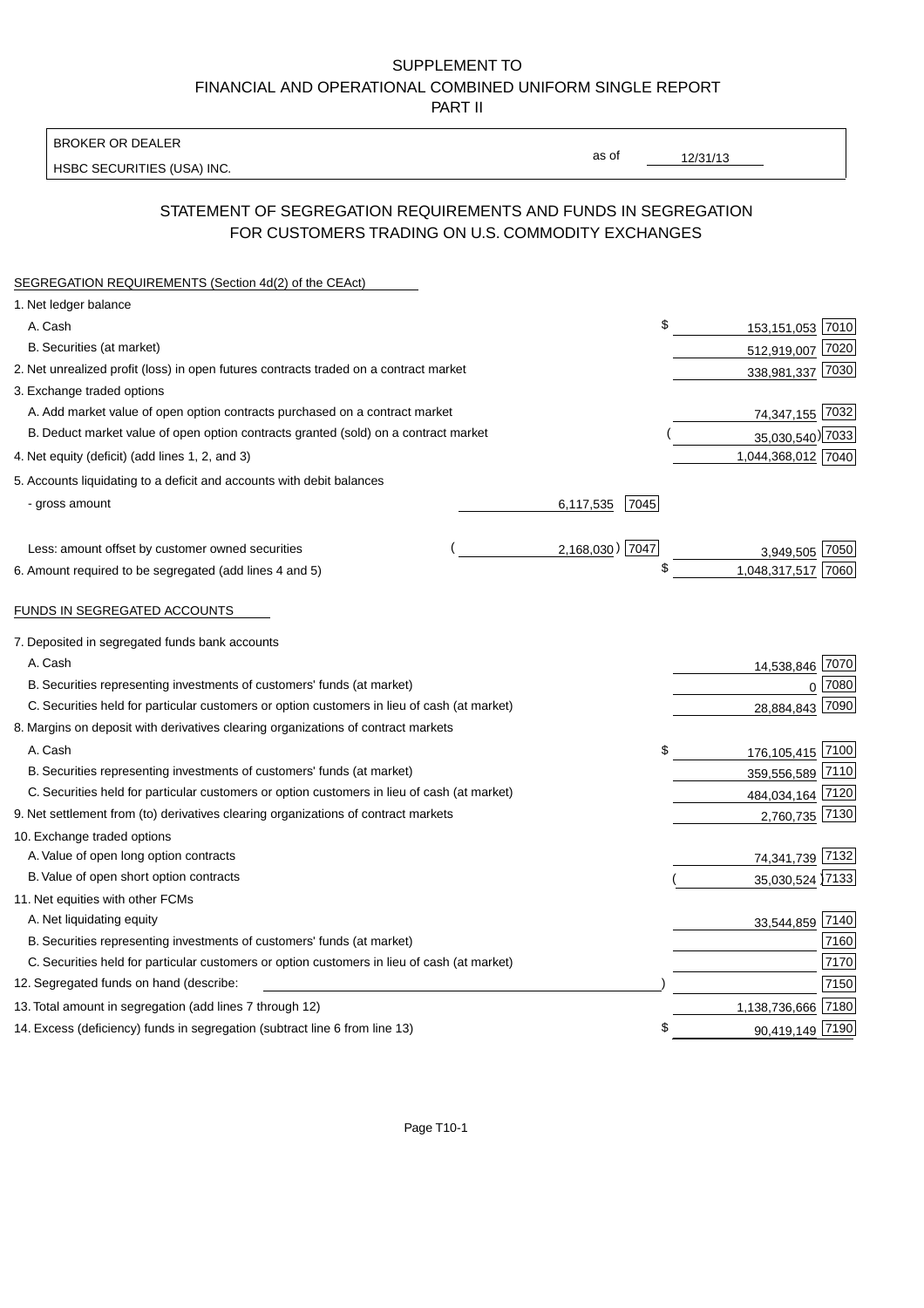# SUPPLEMENT TO FINANCIAL AND OPERATIONAL COMBINED UNIFORM SINGLE REPORT

PART II

| <b>BROKER OR DEALER</b>                           |                                        | as of                                                          |      |
|---------------------------------------------------|----------------------------------------|----------------------------------------------------------------|------|
| HSBC SECURITIES (USA) INC.                        |                                        | 12/31/13                                                       |      |
|                                                   | FOR CUSTOMERS' DEALER OPTIONS ACCOUNTS | STATEMENT OF SEGREGATION REQUIREMENTS AND FUNDS IN SEGREGATION |      |
| 1. Amount required to be segregated in accordance |                                        |                                                                |      |
| with Commission regulation 32.6                   |                                        | \$                                                             | 7200 |
| 2. Funds in segregated accounts                   |                                        |                                                                |      |
| A. Cash                                           | \$                                     | 7210                                                           |      |
| B. Securities (at market)                         |                                        | 7220                                                           |      |
| C. Total                                          |                                        |                                                                | 7230 |
| 3. Excess (deficiency) funds in segregation       |                                        |                                                                |      |

(subtract line 2.C from line 1)  $\frac{1}{240}$  $\frac{1}{1}$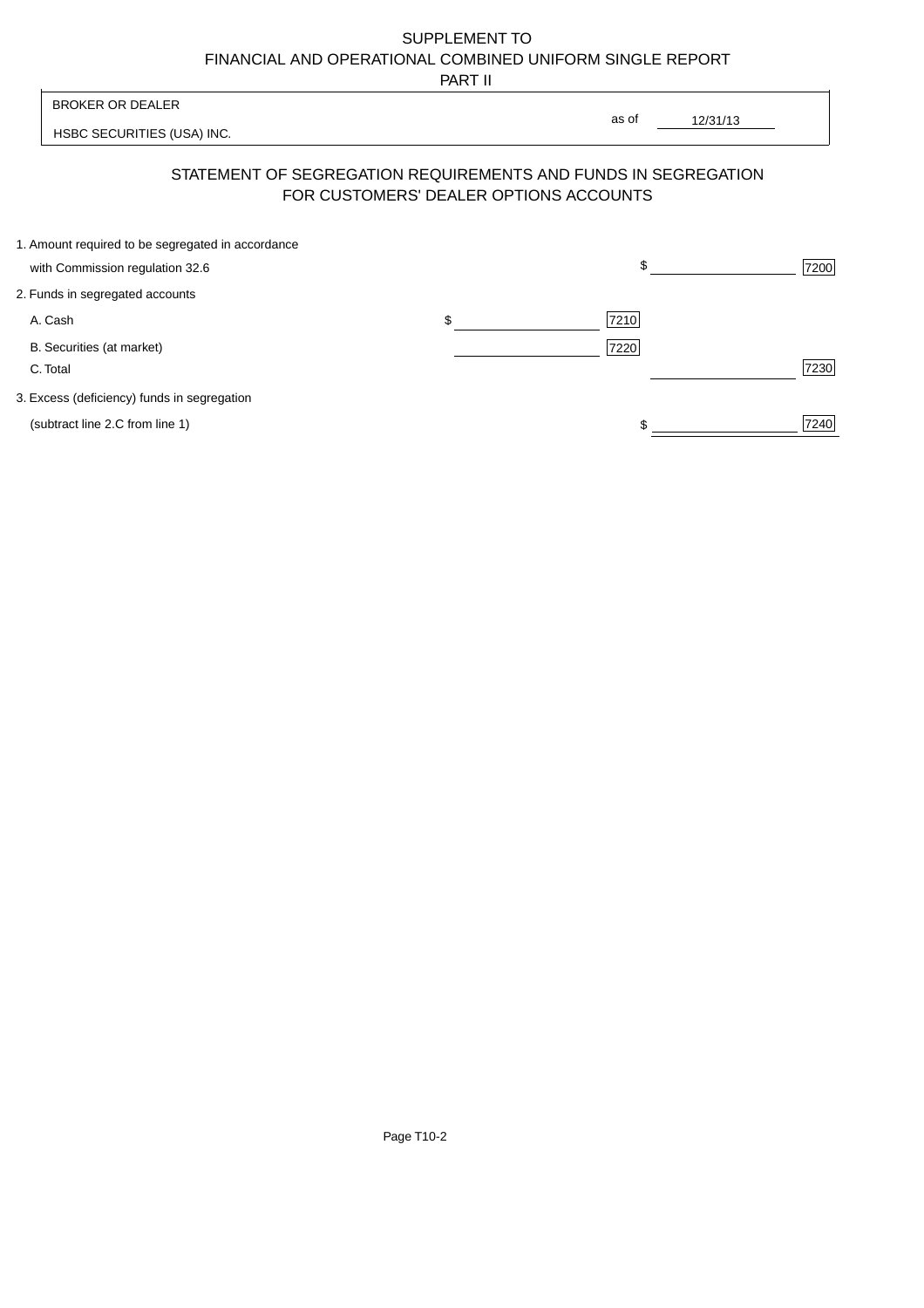# FINANCIAL AND OPERATIONAL COMBINED UNIFORM SINGLE REPORT SUPPLEMENT TO

PART II

HSBC SECURITIES (USA) INC.

BROKER OR DEALER

12/31/13 as of

#### STATEMENT OF SECURED AMOUNTS AND FUNDS HELD IN SEPARATE ACCOUNTS FOR FOREIGN FUTURES AND FOREIGN OPTIONS CUSTOMERS PURSUANT TO COMMISSION REGULATION 30.7

#### FOREIGN FUTURES AND FOREIGN OPTIONS SECURED AMOUNTS - SUMMARY

I. Check the appropriate box to identify the amount shown on line 1. below.

| 7300                                                   | Secured amounts in only U.S. - domiciled customers' accounts                                                                                                         |                          |
|--------------------------------------------------------|----------------------------------------------------------------------------------------------------------------------------------------------------------------------|--------------------------|
| 7310                                                   | Secured amounts in U.S. and foreign - domiciled customers' accounts                                                                                                  |                          |
| 7320<br>X                                              | Net liquidating equities in all accounts of customers<br>trading on foreign boards of trade                                                                          |                          |
| 7330                                                   | Amount required to be set aside pursuant to law, rule<br>or regulation of a foreign government or a rule of a<br>self-regulatory organization authorized thereunder. |                          |
| accounts since the last financial report it filed?     | II. Has the FCM changed the method of calculating the amount to be set aside in separate                                                                             |                          |
| 7340<br>Yes                                            | If yes, explain the change below                                                                                                                                     |                          |
| 7350<br>No<br>X                                        |                                                                                                                                                                      |                          |
|                                                        |                                                                                                                                                                      |                          |
| 1. Amount to be set aside in separate section          |                                                                                                                                                                      |                          |
| 30.7 accounts                                          |                                                                                                                                                                      | \$<br>7360<br>92,341,343 |
| 2. Total funds in separate section 30.7 accounts       |                                                                                                                                                                      |                          |
| (page T10-4, line 8)                                   |                                                                                                                                                                      | 7370<br>111,089,931      |
| 3. Excess (deficiency) - (subtract line 1 from line 2) |                                                                                                                                                                      | 18,748,588 7380          |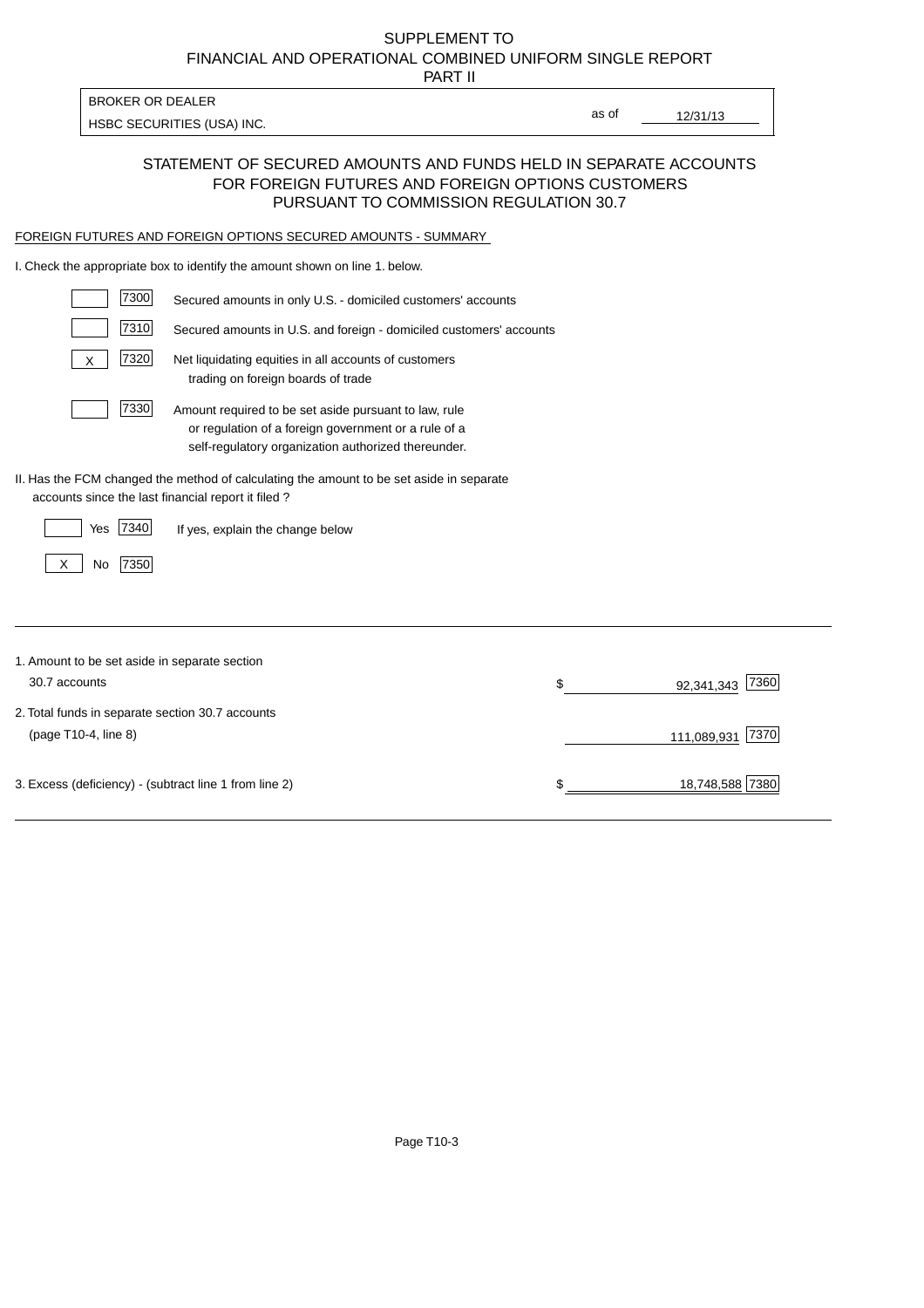#### SUPPLEMENT TO

FINANCIAL AND OPERATIONAL COMBINED UNIFORM SINGLE REPORT

PART II

#### BROKER OR DEALER

HSBC SECURITIES (USA) INC.

12/31/13 as of

#### STATEMENT OF SECURED AMOUNTS AND FUNDS HELD IN SEPARATE ACCOUNTS FOR FOREIGN FUTURES AND FOREIGN OPTIONS CUSTOMERS PURSUANT TO COMMISSION REGULATION 30.7

#### FUNDS DEPOSITED IN SEPARATE REGULATION 30.7 ACCOUNTS

| 1. Cash in banks                                                                              |                       |                  |
|-----------------------------------------------------------------------------------------------|-----------------------|------------------|
| A. Banks located in the United States                                                         | \$<br>2,044,078 7500  |                  |
| B. Other banks designated by the Commission                                                   |                       |                  |
| 7510<br>Name(s):<br><b>HARRIS TRUST</b>                                                       | 13,453,473 7520 \$    | 15,497,551 7530  |
| 2. Securities                                                                                 |                       |                  |
| A. In safekeeping with banks located in the United States                                     | \$<br>34,025,028 7540 |                  |
| B. In safekeeping with other banks designated by the Commission                               |                       |                  |
| 7550<br>Name(s):<br><b>HARRIS TRUST</b>                                                       | $0$ 7560              | 34,025,028 7570  |
| 3. Equities with registered futures commission merchants                                      |                       |                  |
| A. Cash                                                                                       | \$<br>$0$ 7580        |                  |
| <b>B.</b> Securities                                                                          | $0$ 7590              |                  |
| C. Unrealized gain (loss) on open futures contracts                                           | $0$ 7600              |                  |
| D. Value of long option contracts                                                             | $0$ 7610              |                  |
| E. Value of short option contracts                                                            | $0$ ) 7615            | 0 7620           |
| 4. Amounts held by clearing organizations of foreign boards of trade                          |                       |                  |
| Name(s):<br>7630                                                                              |                       |                  |
| A. Cash                                                                                       | \$<br>7640            |                  |
| <b>B.</b> Securities                                                                          | 7650                  |                  |
| C. Amount due to (from) clearing organizations - daily variation                              | 7660                  |                  |
| D. Value of long option contracts                                                             | 7670                  |                  |
| E. Value of short option contracts                                                            | 7675                  | 7680             |
| 5. Amounts held by members of foreign boards of trade<br>Name(s):<br>7690                     |                       |                  |
| A. Cash                                                                                       | \$<br>45,982,165 7700 |                  |
| <b>B.</b> Securities                                                                          | $0$ 7710              |                  |
| C. Unrealized gain (loss) on open futures contracts                                           | 15,585,187 7720       |                  |
| D. Value of long option contracts                                                             | $0$  7730             |                  |
| E. Value of short option contracts                                                            | $_0$ ) 7735           | 61,567,352 7740  |
| 6. Amounts with other depositories designated by a foreign board of trade<br>7750<br>Name(s): |                       | 0 7760           |
|                                                                                               |                       | 0 7765           |
|                                                                                               | \$                    |                  |
| 8. Total funds in separate section 30.7 accounts (to page T10-3 line 2)                       |                       | 111,089,931 7770 |

a separate schedule detailing the obligations shown on each such line. A. If any securities shown are other than the types of securities referred to in CFTC Regulation 1.25, attach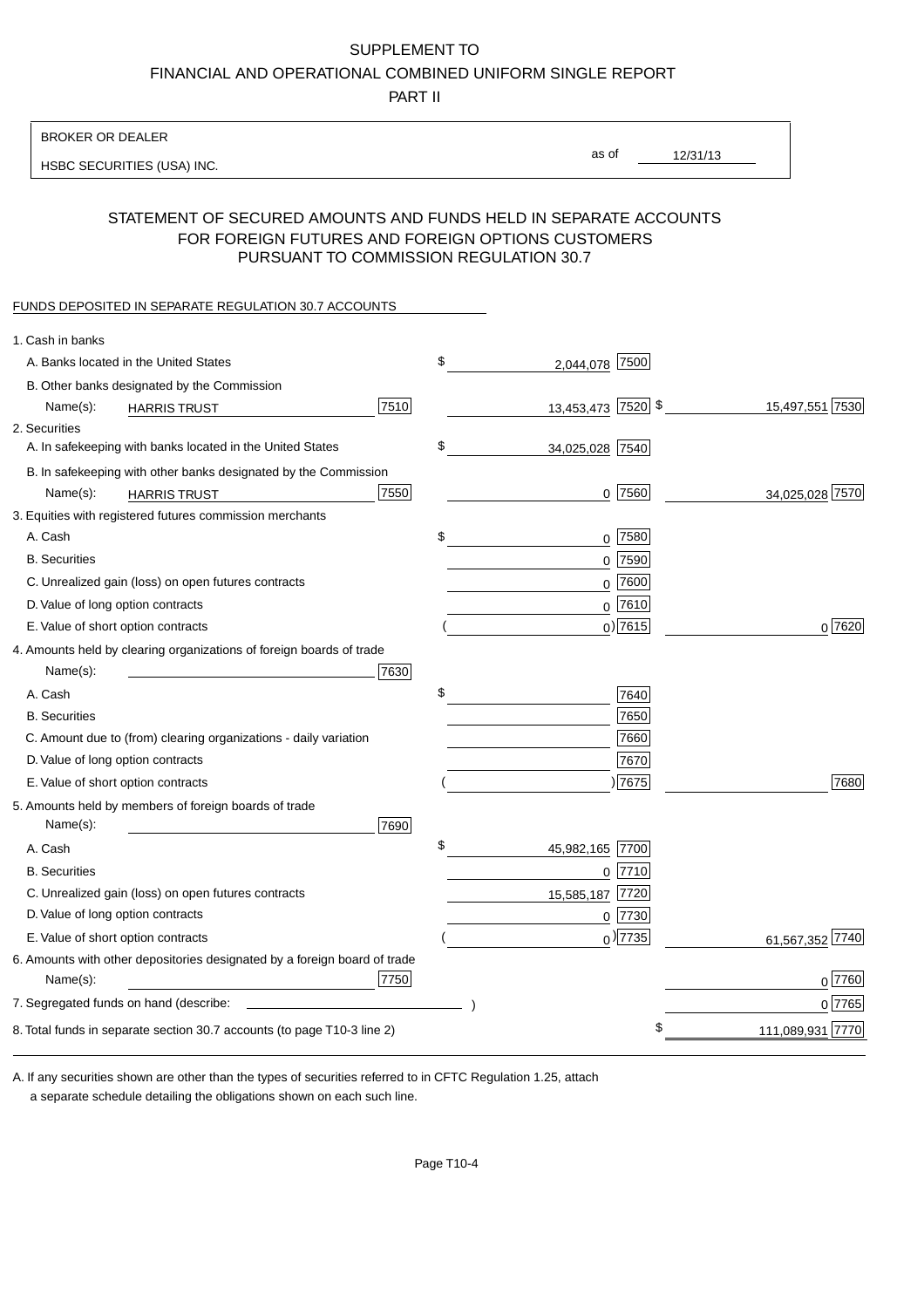### SUPPLEMENT TO FINANCIAL AND OPERATIONAL COMBINED UNIFORM SINGLE REPORT PART II

BROKER OR DEALER

HSBC SECURITIES (USA) INC.

12/31/13

as of

### STATEMENT OF SEQUESTRATION REQUIREMENTS AND FUNDS IN CLEARED OTC DERIVATIVES SEQUESTERED ACCOUNTS

| CLEARED OTC DERIVATIVES CUSTOMER REQUIREMENTS                                                     |               |      |                    |  |
|---------------------------------------------------------------------------------------------------|---------------|------|--------------------|--|
| 1. Net ledger balance                                                                             |               |      |                    |  |
| A. Cash                                                                                           |               | \$   | 29,611,336 8500    |  |
| B. Securities (at market)                                                                         |               |      | 101,753,298 8510   |  |
| 2. Net unrealized profit (loss) in open cleared OTC derivatives                                   |               |      | 38,794,999 8520    |  |
| 3. Cleared OTC derivatives options                                                                |               |      |                    |  |
| A. Market value of open cleared OTC derivatives option contracts purchased                        |               |      | 0   8530           |  |
| B. Market value of open cleared OTC derivatives option contracts granted (sold)                   |               |      | 0 8540             |  |
| 4. Net equity (deficit) (add lines 1, 2 and 3)                                                    |               | \$   | 170,159,633 8550   |  |
| 5. Accounts liquidating to a deficit and accounts with debit balances                             |               |      |                    |  |
| - gross amount                                                                                    | \$<br>184,327 | 8560 |                    |  |
| Less: amount offset by customer owned securities                                                  | 184,327)      | 8570 | 0   8580           |  |
| 6. Amount required to be sequestered for cleared OTC derivatives customers                        |               |      |                    |  |
| (add lines 4 and 5)                                                                               |               | \$   | 170,159,633 8590   |  |
| FUNDS IN CLEARED OTC DERIVATIVES CUSTOMER SEQUESTERED ACCOUNTS                                    |               |      |                    |  |
| 7. Deposited in cleared OTC derivatives customer sequestered accounts at banks                    |               |      |                    |  |
| A. Cash                                                                                           |               | \$   | 13,873,715 8600    |  |
| B. Securities representing investment of customers' funds (at market)                             |               |      | 8610<br>0          |  |
| C. Securities held for particular customers or option customers in lieu of cash (at market)       |               |      | 12,496,200 8620    |  |
| 8. Margins on deposit with derivatives clearing organizations in cleared OTC derivatives customer |               |      |                    |  |
| sequestered accounts                                                                              |               |      |                    |  |
| A. Cash                                                                                           |               |      | 85,408,155 8630    |  |
| B. Securities representing investment of customers' funds (at market)                             |               |      | 8640<br>0          |  |
| C. Securities held for particular customers or option customers in lieu of cash (at market)       |               |      | 89,257,098 8650    |  |
| 9. Net settlement from (to) derivatives clearing organizations                                    |               |      | 25,289,872<br>8660 |  |
| 10. Cleared OTC derivatives options                                                               |               |      |                    |  |
| A. Value of open cleared OTC derivatives long option contracts                                    |               |      | 0 8670             |  |
| B. Value of open cleared OTC derivatives short option contracts                                   |               |      | $0$ 8680           |  |
| 11. Net equities with other FCMs                                                                  |               |      |                    |  |
| A. Net liquidating equity                                                                         |               |      | 0 8690             |  |
| B. Securities representing investment of customers' funds (at market)                             |               |      | 0 8700             |  |
| C. Securities held for particular customers or option customers in lieu of cash (at market)       |               |      | $0 \ 8710$         |  |
| 12. Cleared OTC derivatives customer funds on hand                                                |               |      | $0\sqrt{8715}$     |  |
| 13. Total amount in sequestration (add lines 7 through 12)                                        |               | \$   | 226,325,040 8720   |  |
| 14. Excess (deficiency) funds in sequestration (subtract line 6 from line 13)                     |               | \$   | 56,165,407 8730    |  |